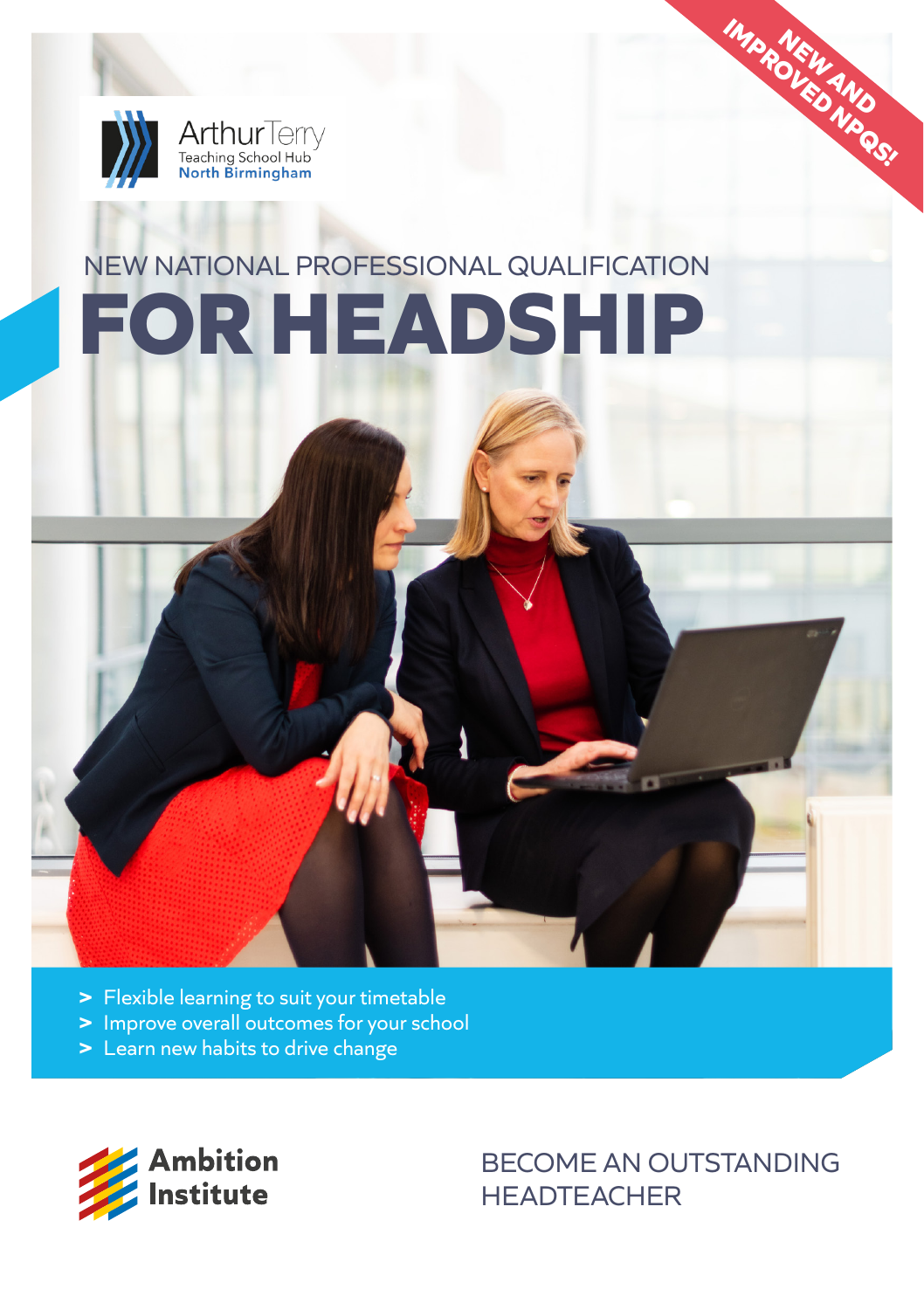# **LEAD WITH CONFIDENCE**

**Are you a headteacher or aspiring headteacher or head of school who wants to drive improvement?** The National Professional Qualification (NPQ) for Headship uses evidence-based learning to help you set an ambitious vision for your school and transform overall outcomes for pupils.

### **BENEFITS FOR HEADTEACHERS AND ASPIRING HEADS**

# **> Learn crucial skills and sector knowledge**

Follow a single, evidence-based framework shared by other educators nationwide.

# **> Learning that sticks**

Training is delivered in regular bite-sized chunks so there are no long days away from your day job. Learning in short, sharp bursts also helps you to retain knowledge.

## **> Thrive in your school setting**

Develop the knowledge and skills to work to the best of your ability and tackle the complexities and challenges of your daily role.

# **> Combine insight with practice to create new teaching habits**

Form new habits in your teaching by first learning about the theory of key topics and then working on how you can apply what you learn in context.

# **BENEFITS FOR SCHOOLS**

## **> Create confident school leaders** Headteachers will be equipped with the knowledge and practical skills to establish a culture and conditions where staff and pupils can thrive.

# **> Enjoy flexible learning**

We know that schools' and trusts' needs vary, so our programmes are designed to be highly flexible to fit around your day job. You can choose when to complete the weekly online units and have full control over when to book events.

# **> Create a common knowledge base**

Our National Professional Qualifications are aligned to each other. Teachers and leaders who complete them share a common language and framework to drive improvement in their school.

# **> Transform pupil outcomes**

Education Policy Institute research shows that high quality professional development can improve pupil outcomes almost as effectively as having a teacher with 10 years' experience in the classroom.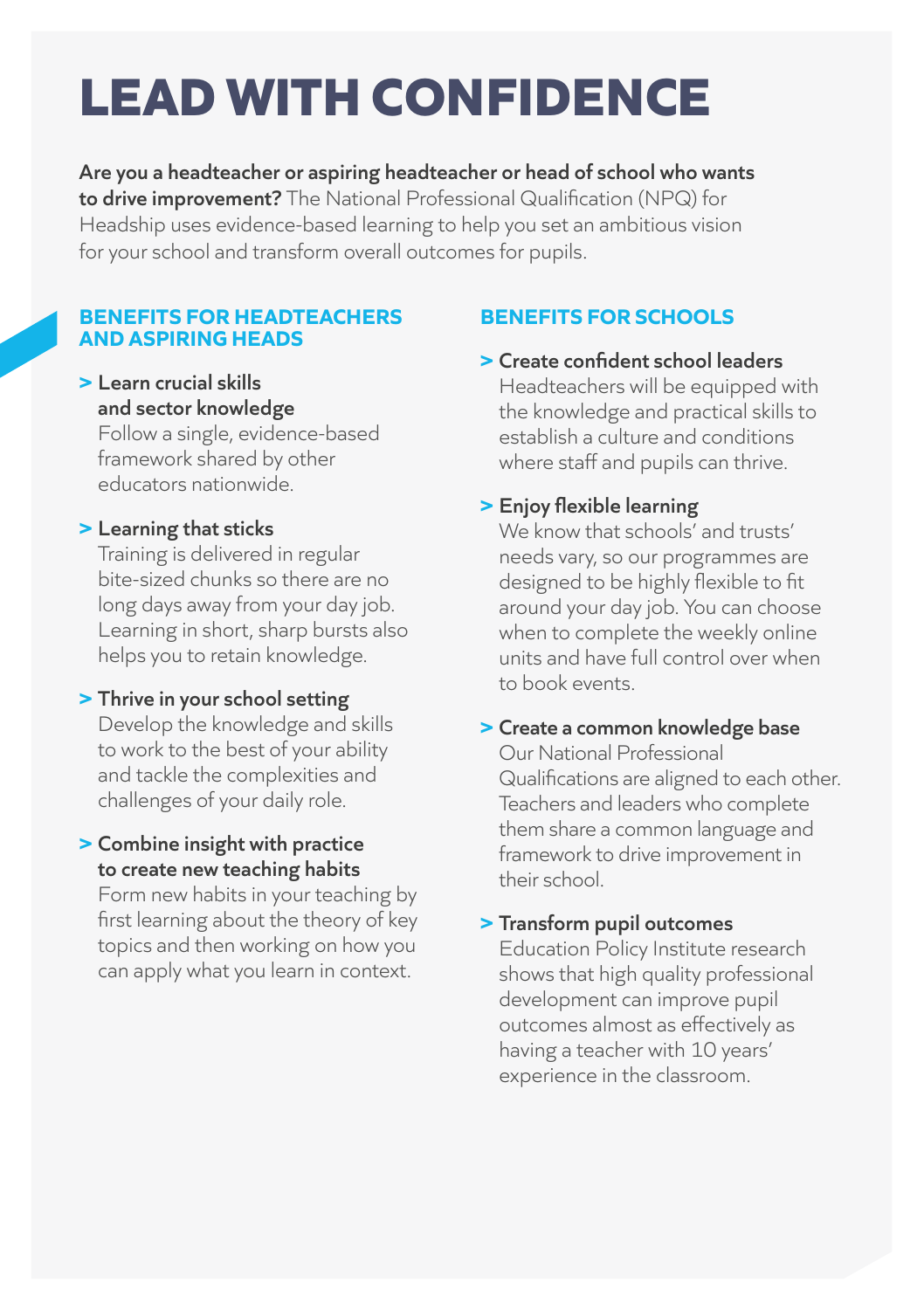## **ABOUT ARTHUR TERRY TEACHING SCHOOL HUB NORTH BIRMINGHAM**

The Arthur Terry Teaching School Hub North Birmingham is working alongside Ambition Institute to provide high quality leadership development, enabling leaders to support their schools to offer the very best provision for the young people they serve.

# **YOU WILL LEARN HOW TO**

- **>** Set clear goals and communicate shared values that improve classroom and school culture.
- **>** Transform pupils' knowledge, capabilities and beliefs about learning.
- **>** Create a fair and structured approach to learning and testing.
- **>** Establish a safe and positive environment for pupils.
- **>** Support colleagues to meet individual needs and make sure all pupils have access to a rich curriculum.
- **>** Lead school-wide professional development for staff.
- **>** Establish good financial, human and educational resource management.
- **>** Make and act on evidence-informed decisions.
- **>** Work well with parents, carers, other schools and the wider community.
- **>** Lead by example, be accountable for decisions and make sure staff know their professional responsibilities.

## **HOW IS THE TRAINING DELIVERED?**

The content is delivered through blended learning. This includes real-time, interactive online sessions, Covid-safe face-to-face conferences and self-guided modules that you can fit around your timetable. You'll put what you learn into practice in your school and be able to track your progress and get feedback as you go.

#### **WHAT DOES THE TRAINING INCLUDE?**

This programme follows the [Department for Education's](https://assets.publishing.service.gov.uk/government/uploads/system/uploads/attachment_data/file/925507/NPQ_Headship.pdf) [NPQ Headship Framework.](https://assets.publishing.service.gov.uk/government/uploads/system/uploads/attachment_data/file/925507/NPQ_Headship.pdf) 

### **HOW MUCH DOES THE TRAINING COST?**

The NPQ for Headship costs £1,980 plus VAT. DfE-funded scholarships are available. Contact us to find out if you're eligible.